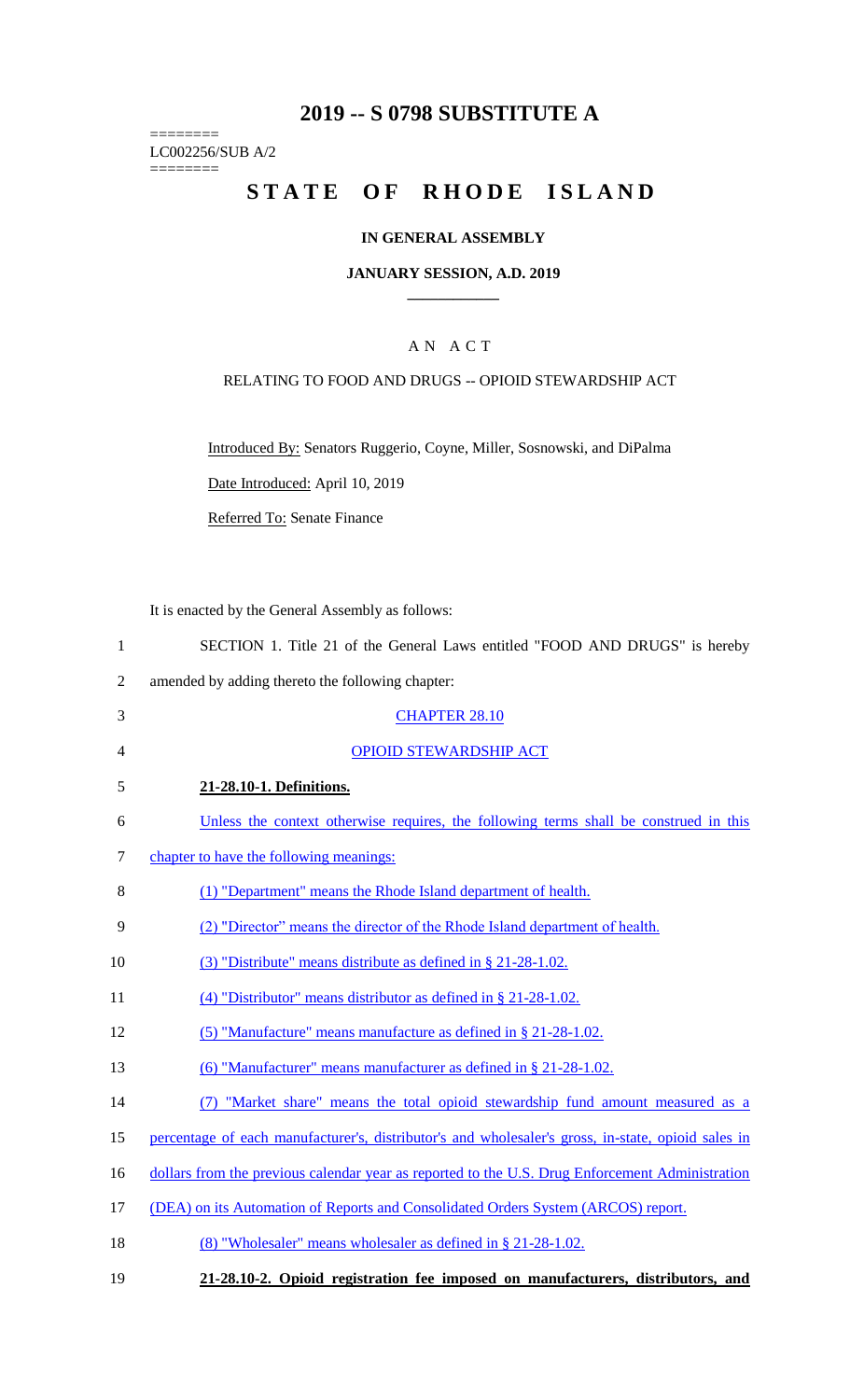## 1 **wholesalers.**

| $\sqrt{2}$     | All manufacturers, distributors, and wholesalers licensed or registered under this title or            |
|----------------|--------------------------------------------------------------------------------------------------------|
| 3              | chapter 19.1 of title 5 (hereinafter referred to as "licensees"), that manufacture or distribute       |
| $\overline{4}$ | opioids shall be required to pay an opioid registration fee. On an annual basis, the director shall    |
| $\mathfrak{S}$ | certify the amount of all revenues collected from opioid registration fees and any penalties           |
| 6              | imposed, to the general treasurer. The amount of revenues so certified shall be deposited quarterly    |
| $\tau$         | into the opioid stewardship fund restricted receipt account established pursuant to $\S$ 21-28.10-10.  |
| 8              | 21-28.10-3. Determination of market share and registration fee.                                        |
| 9              | $(1)$ The total opioid stewardship fund amount shall be five million dollars $(\$5,000,000)$           |
| 10             | annually, subject to downward adjustments pursuant to § 21-28.10-7.                                    |
| 11             | (2) Each manufacturer's, distributor's, and wholesaler's annual opioid registration fee                |
| 12             | shall be based on that licensee's in-state market share.                                               |
| 13             | (3) The following sales will not be included when determining a manufacturer's,                        |
| 14             | distributor's, or wholesaler's market share:                                                           |
| 15             | (i) The gross, in-state opioid sales attributed to the sale of buprenorphine or methadone;             |
| 16             | (ii) The gross, in-state opioid sales sold or distributed directly to opioid treatment                 |
| 17             | programs, data-waivered practitioners, or hospice providers licensed pursuant to chapter 17 of         |
| 18             | title $23$ ;                                                                                           |
| 19             | (iii) Any sales from those opioids manufactured in Rhode Island, but whose final point of              |
| 20             | delivery or sale is outside of Rhode Island; and                                                       |
| 21             | (iv) Any sales of an esthesia or epidurals as defined in regulation by the department.                 |
| 22             | (4) The department shall provide to the licensee, in writing, on or before October 15,                 |
| 23             | 2019, the licensee's market share for the 2018 calendar year. Thereafter, the department shall         |
| 24             | notify the licensee, in writing, on or before October 15 of each year, of its market share for the     |
| 25             | prior calendar year based on the opioids sold or distributed for the prior calendar year.              |
| 26             | 21-28.10-4. Reports and records.                                                                       |
| 27             | (a) Each manufacturer, distributor, and wholesaler licensed to manufacture or distribute               |
| 28             | opioids in the state of Rhode Island shall provide to the director a report detailing all opioids sold |
| 29             | or distributed by such manufacturer or distributor in the state of Rhode Island. Such report shall     |
| 30             | include:                                                                                               |
| 31             | (1) The manufacturer's, distributor's, or wholesaler's name, address, phone number, DEA                |
| 32             | registration number, and controlled substance license number issued by the department;                 |
| 33             | (2) The name, address, and DEA registration number of the entity to whom the opioid                    |
| 34             | was sold or distributed;                                                                               |

LC002256/SUB A/2 - Page 2 of 7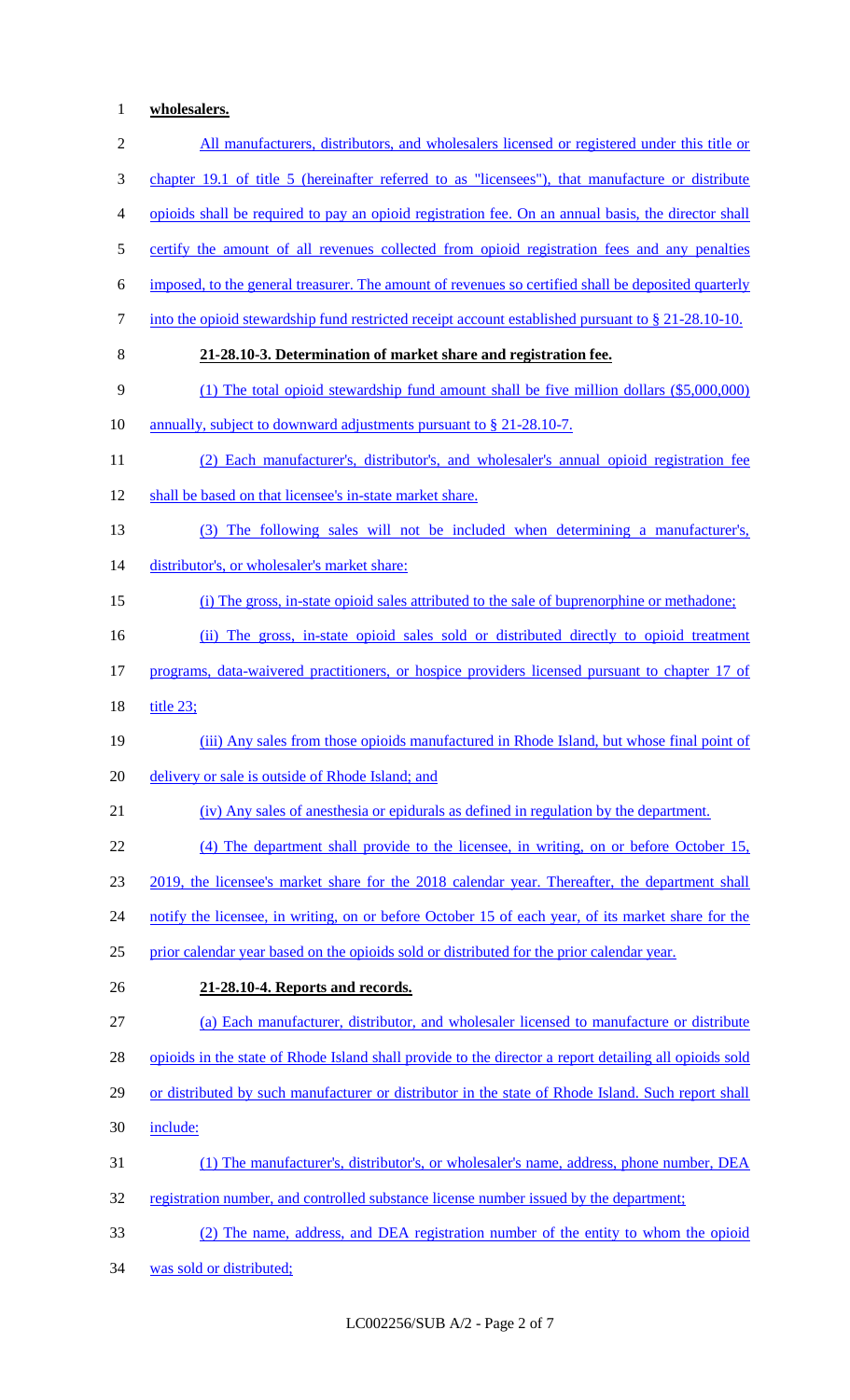- (3) The date of the sale or distribution of the opioids;
- (4) The gross receipt total, in dollars, of all opioids sold or distributed;
- (5) The name and National Drug Code of the opioids sold or distributed;
- (6) The number of containers and the strength and metric quantity of controlled substance
- in each container of the opioids sold or distributed; and
- (7) Any other elements as deemed necessary or advisable by the director.
- (b) Initial and future reports.
- Such information shall be reported annually to the department via ARCOS or in such

other form as defined or approved by the director; provided, however, that the initial report

- 10 provided pursuant to subsection (a) of this section shall consist of all opioids sold or distributed in
- 11 the state of Rhode Island for the 2018 calendar year, and shall be submitted by August 1, 2019.
- 12 Subsequent annual reports shall be submitted by April 1 of each year based on the actual opioid
- 13 sales and distributions of the prior calendar year.
- **21-28.10-5. Payment of market share.**
- The licensee shall make payments quarterly to the department with the first payment of
- 16 its market share due on January 1, 2020; provided, that the amount due on January 1, 2020 shall
- be for the full amount of the payment for the 2018 calendar year, with subsequent payments to be
- 18 due and owing on the first day of every quarter thereafter.
- **21-28.10-6. Rebate of market share.**
- In any year for which the director determines that a licensee failed to report information
- 21 required by this chapter, those licensees complying with this chapter shall receive a reduced

22 assessment of their market share in the following year equal to the amount in excess of any

- overpayment in the prior payment period.
- **21-28.10-7. Licensee opportunity to appeal.**
- (a) A licensee shall be afforded an opportunity to submit information to the department 26 documenting or evidencing that the market share provided to the licensee (or amounts paid
- thereunder), pursuant to § 21-28.10-3(4), is in error or otherwise not warranted. The department
- 28 may consider and examine such additional information that it determines to be reasonably related
- to resolving the calculation of a licensee's market share, which may require the licensee to
- provide additional materials to the department. If the department determines thereafter that all or
- a portion of such market share, as determined by the director pursuant to § 21-28.10-3(4), is not
- warranted, the department may:
- (1) Adjust the market share;
- (2) Adjust the assessment of the market share in the following year equal to the amount in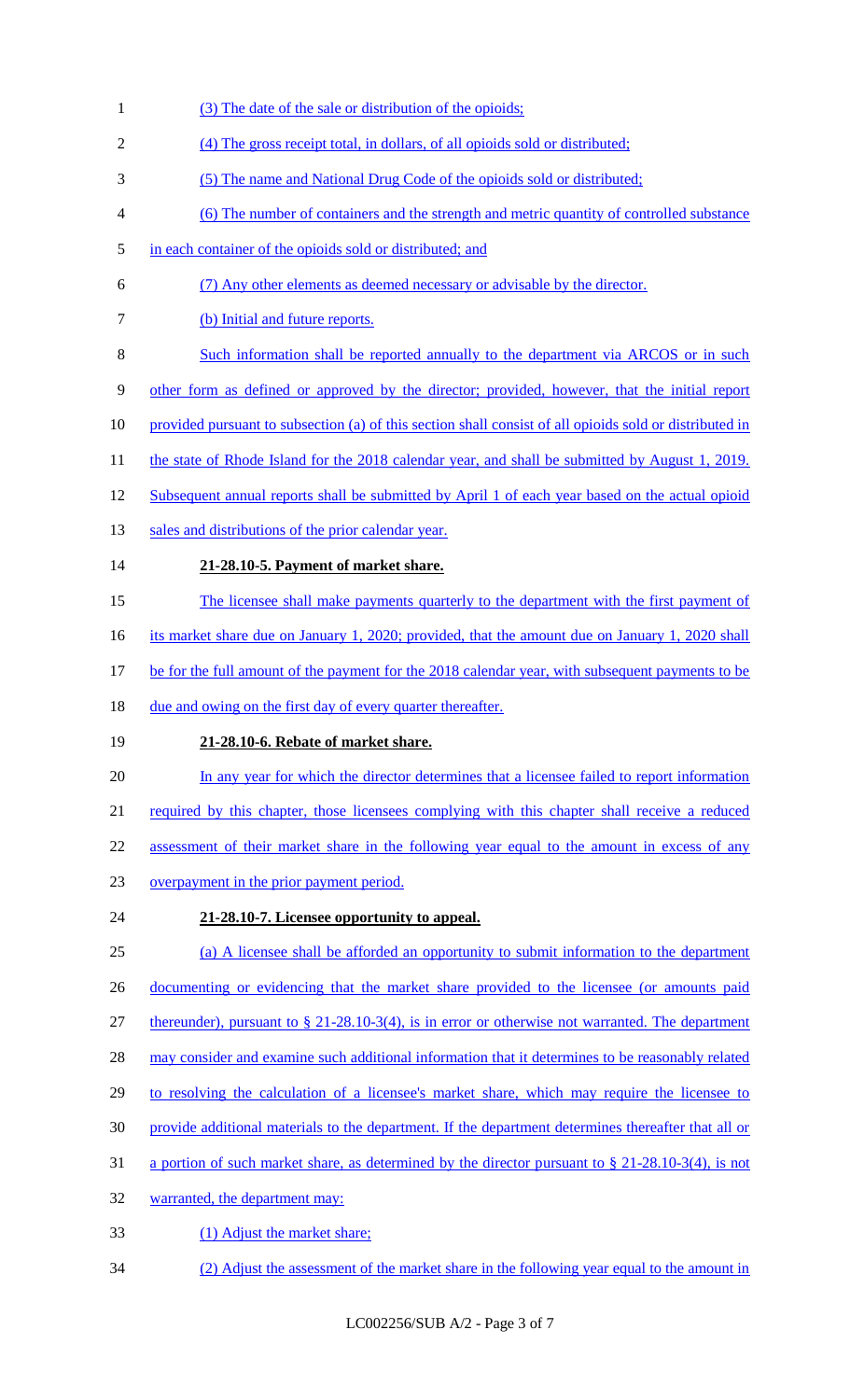1 excess of any overpayment in the prior payment period; or

2 (3) Refund amounts paid in error. 3 (b) Any person aggrieved by a decision of the department relating to the calculation of 4 market share may appeal that decision to the superior court, which shall have power to review 5 such decision, and the process by which such decision was made, as prescribed in chapter 35 of 6 title 42. 7 (c) A licensee shall also have the ability to appeal its assessed opioid registration fee if 8 the assessed fee amount exceeds the amount of profit the licensee obtains through sales in the 9 state of products described in § 21-28.10-3. The department may, exercising discretion as it 10 deems appropriate, waive or decrease fees as assessed pursuant to § 21-28.10-3 if a licensee can 11 demonstrate that the correctly assessed payment will pose undue hardship to the licensee's 12 continued activities in state. The department shall be allowed to request, and the licensee shall 13 furnish to the department, any information or supporting documentation validating the licensee's 14 request for waiver or reduction under this subsection. Fees waived under this section shall not be 15 reapportioned to other licensees which have payments due under this chapter. 16 **21-28.10-8. Departmental annual reporting.**  17 By January of each calendar year, the department of behavioral healthcare, 18 developmental disabilities and hospitals (BHDDH), the executive office of health and human 19 services (EOHHS), the department of children, youth and families (DCYF), the Rhode Island 20 department of education (RIDE), the Rhode Island office of veterans' affairs (RIOVA), the 21 department of corrections (DOC), and the department of labor and training (DLT) shall report 22 annually to the governor, the speaker of the house, and the senate president which programs in 23 their respective departments were funded using monies from the opioid stewardship fund and the 24 total amount of funds spent on each program. 25 **21-28.10-9. Penalties.**  26 (a) The department may assess a civil penalty in an amount not to exceed one thousand 27 dollars (\$1,000) per day against any licensee that fails to comply with this chapter.  $28$  (b)(1) In addition to any other civil penalty provided by law, where a licensee has failed 29 to pay its market share in accordance with § 21-28.10-5, the department may also assess a penalty 30 of no less than ten percent (10%) and no greater than three hundred percent (300%) of the market 31 share due from such licensee. 32 (2) In addition to any other criminal penalty provided by law, where a licensee has failed 33 to pay its market share in accordance with § 21-28.10-5, the department may also assess a penalty 34 of no less than ten percent (10%) and no greater than fifty percent (50%) of the market share due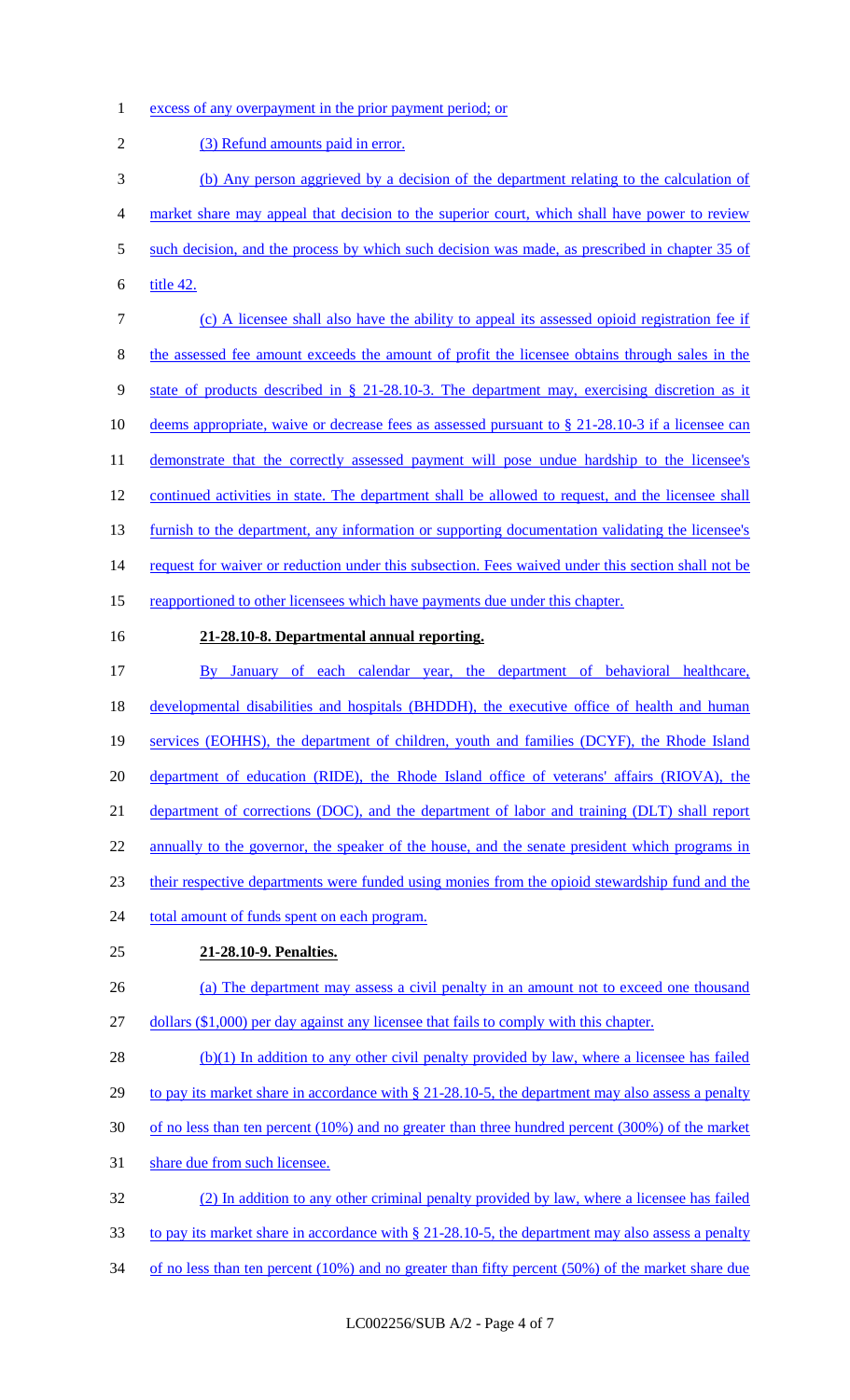## 1 from such licensee.

| $\overline{2}$ | 21-28.10-10. Creation of opioid stewardship fund.                                                    |
|----------------|------------------------------------------------------------------------------------------------------|
| 3              | (a) There is hereby established, in the custody of the department, a restricted receipt              |
| 4              | account to be known as the "opioid stewardship fund."                                                |
| 5              | (b) Monies in the opioid stewardship fund shall be kept separate and shall not be                    |
| 6              | commingled with any other monies in the custody of the department.                                   |
| 7              | (c) The opioid stewardship fund shall consist of monies appropriated for the purpose of              |
| 8              | such account, monies transferred to such account pursuant to law, contributions consisting of        |
| 9              | promises or grants of any money or property of any kind or value, or any other thing of value,       |
| 10             | including grants or other financial assistance from any agency of government and monies              |
| 11             | required by the provisions of this chapter or any other law to be paid into or credited to this      |
| 12             | account.                                                                                             |
| 13             | (d) Monies of the opioid stewardship fund shall be available to provide opioid treatment,            |
| 14             | recovery, prevention, education services, and other related programs, subject to appropriation by    |
| 15             | the general assembly.                                                                                |
| 16             | 21-28.10-11. Allocation.                                                                             |
| 17             | The monies, when allocated, shall be paid out of the opioid stewardship fund and subject             |
| 18             | to the approval of the director and the approval of the director of the department of behavioral     |
| 19             | healthcare, developmental disabilities and hospitals (BHDDH), pursuant to the provisions of this     |
| 20             | chapter.                                                                                             |
| 21             | 21-28.10-12. Severability.                                                                           |
| 22             | If any clause, sentence, paragraph, subdivision, or section of this act shall be adjudged by         |
| 23             | any court of competent jurisdiction to be invalid, such judgment shall not affect, impair, or        |
| 24             | invalidate the remainder thereof, but shall be confined in its operation to the clause, sentence,    |
| 25             | paragraph, subdivision, or section directly involved in the controversy in which such judgment       |
| 26             | shall have been rendered. It is hereby declared to be the intent of the legislature that this act    |
| 27             | would have been enacted even if such invalid provisions had not been included herein.                |
| 28             | 21-28.10-13. Rules and regulations.                                                                  |
| 29             | The director may prescribe rules and regulations, not inconsistent with law, to carry into           |
| 30             | effect the provisions of chapter 28.10 of title 21, which rules and regulations, when reasonably     |
| 31             | designed to carry out the intent and purpose of this chapter, are prima facie evidence of its proper |
| 32             | interpretation. Such rules and regulations may be amended, suspended, or revoked, from time to       |
| 33             | time and in whole or in part, by the director. The director may prescribe, and may furnish, any      |
| 34             | forms necessary or advisable for the administration of this chapter.                                 |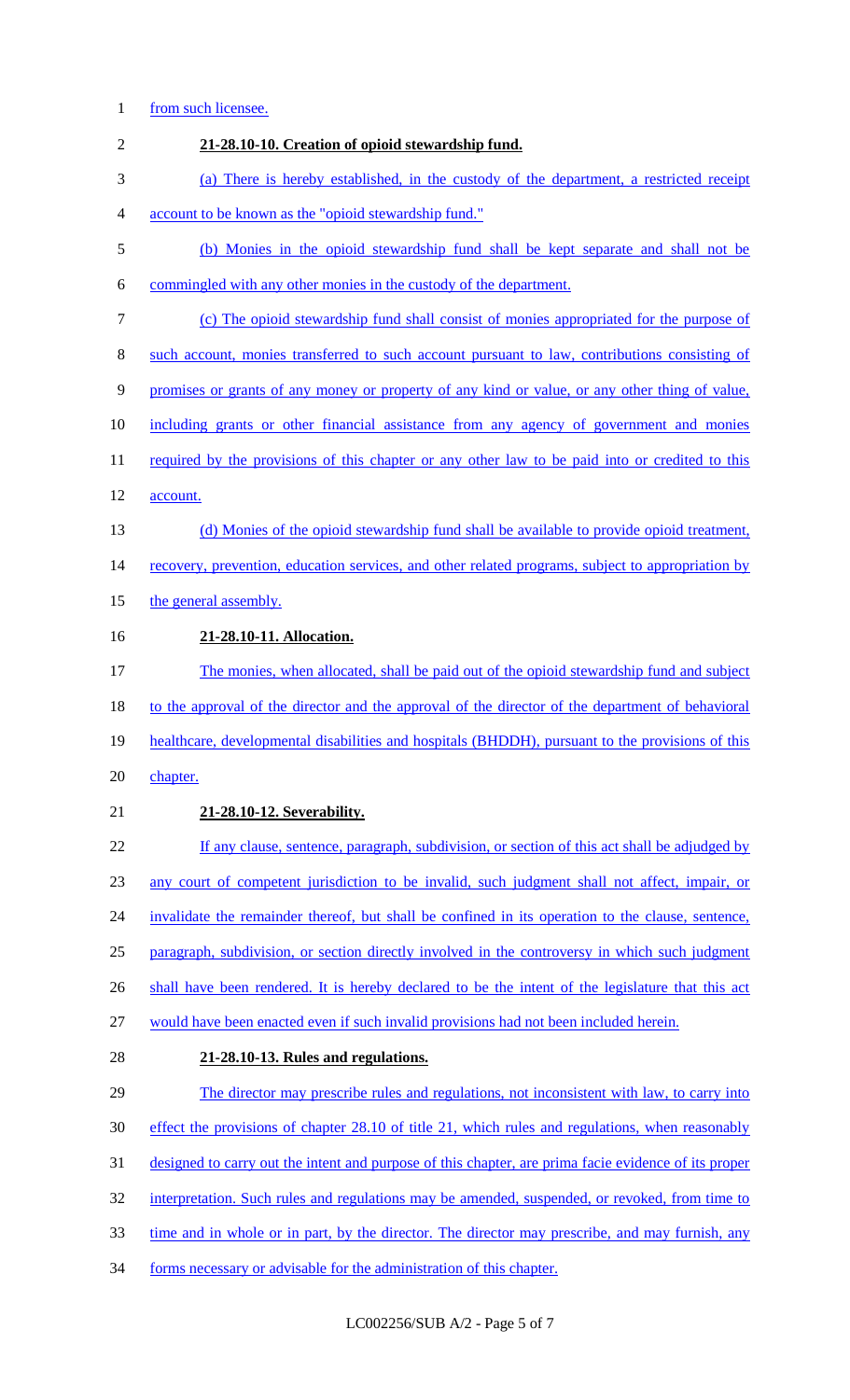1 SECTION 2. This act shall take effect upon passage.

 $=$ LC002256/SUB A/2  $=$